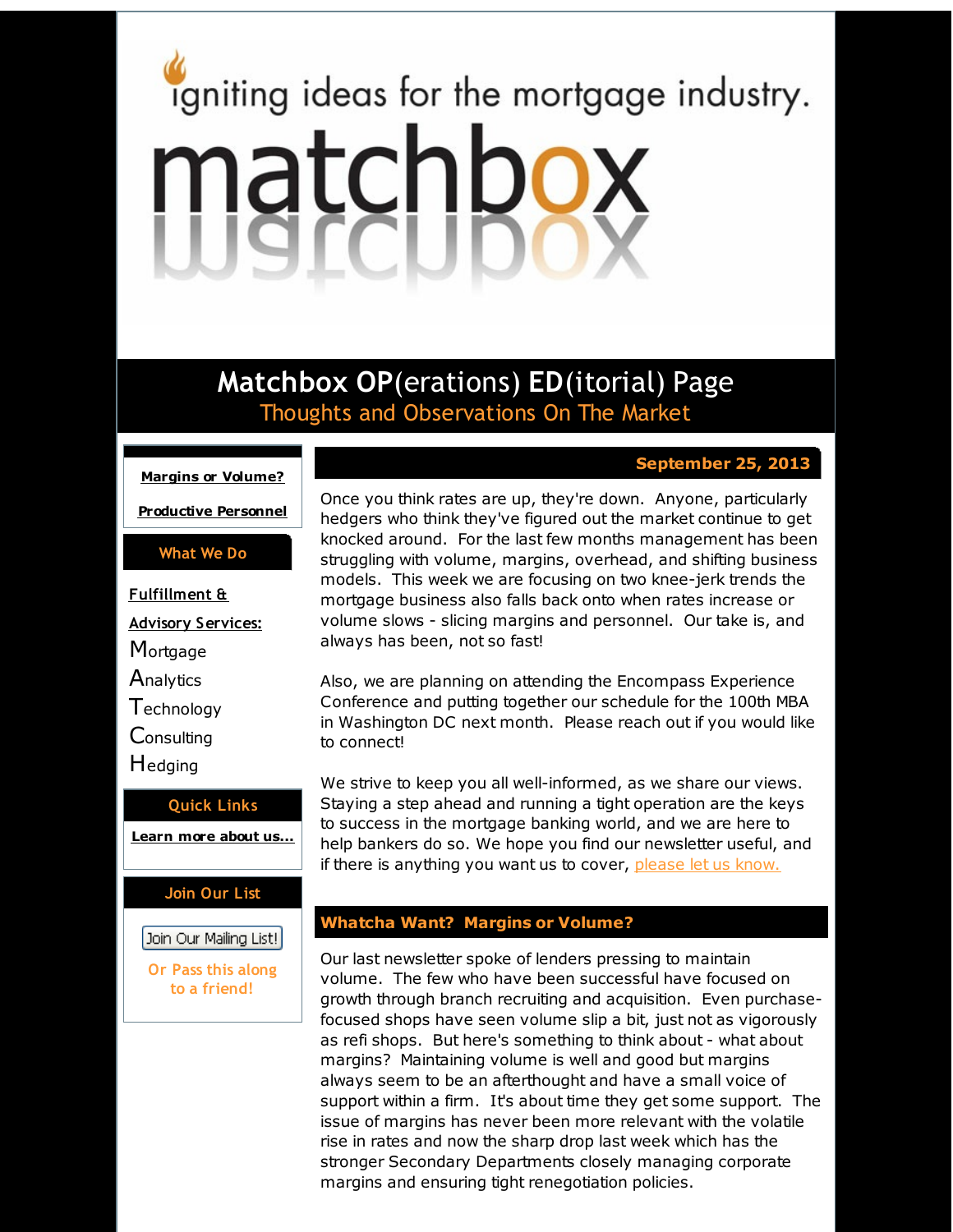When rates increase, just about all lenders have a similar kneejerk reaction. How do we keep volume levels up? And how deep can we cut margins? This is a sales-centric approach, which is not necessarily aligned with success. Margins are just as important, if not more so than volume. While conventional margins can be set at 50-125bps for many lenders, depending on origination channel and marketing, once ever-rising origination costs are netted out, net margins could be 20-75bps for many conventional lenders. That doesn't give much 'wiggle room.' A 10-20bp reduction in margin doesn't sound like much. Most will take this approach: We have 100bp margins, we can reduce them by 15bps, that's only 15%. The problem here is that the 100bps is a gross margin and the 15bp reduction comes off of the net margin. If the cost to originate is 40bps, the net margin is really 60bps and a 15bp reduction off 60bp, rather than 100bps is a 25% reduction in net margin or secondary revenue, not 15%. And our concerns go deeper. For anyone who actually lowered margins by 15 or 20bps, we have to ask WHY?????

Yes, we understand the importance of remaining competitive against other lenders in ones own geographical footprint but lenders must be very careful to chase the competition down. And there are certainly targeted plans to remain competitive that are a bit more strategic than simply cutting margins by 20bps to stay within 25bps of other lenders. And yes, we understand how competitive consumer direct models are, but again, rather than chasing competition, we would at least question the long term viability of these models. Staying on the first page of results will keep the leads coming in but a lender could quickly be originating those loans at a break-even level. We're thinking diversify.

The approach to managing margins should be careful and methodical, with specific purposes and goals in mind.

-How is the price comparison done? Price comparison sheets like ICON can be VERY misleading, especially when most lenders are really within 10-25bps of one another. Are turn-times accounted for? For how long was the comparison made and when? What rates are modeled? What about LLPAs? With such a volatile market, the timing of the comparison and daily or weekly comparisons can quickly shift.

-For many who are focused on wholesale or core retail originations which are shifting to a higher purchase allocation, what is the actual impact of a 10-20bp reduction in margin? How much volume is REALLY gained by a reduction of this size? In the end, this is likely the difference of say 4.375 at 100.1 vs 100, or 100.15 vs 99.95. Is this difference really saving a deal? We highly doubt it, especially as LOs are recognizing that 10-20bps spread in their paycheck.

-Now what about the true financial implications? Did anyone actually perform simple multiplication and model this out? A simple example:

Lender ABC Mortgage originates 50MM with 101.4 margins yielding a gross secondary gain of \$700,000/mo. Volume is expected to drop to 40MM which would have a secondary gain of \$560,000. Margins are then reduced by 20bp to 101.2. If volume still drops to 40MM, secondary is left with \$480,000. To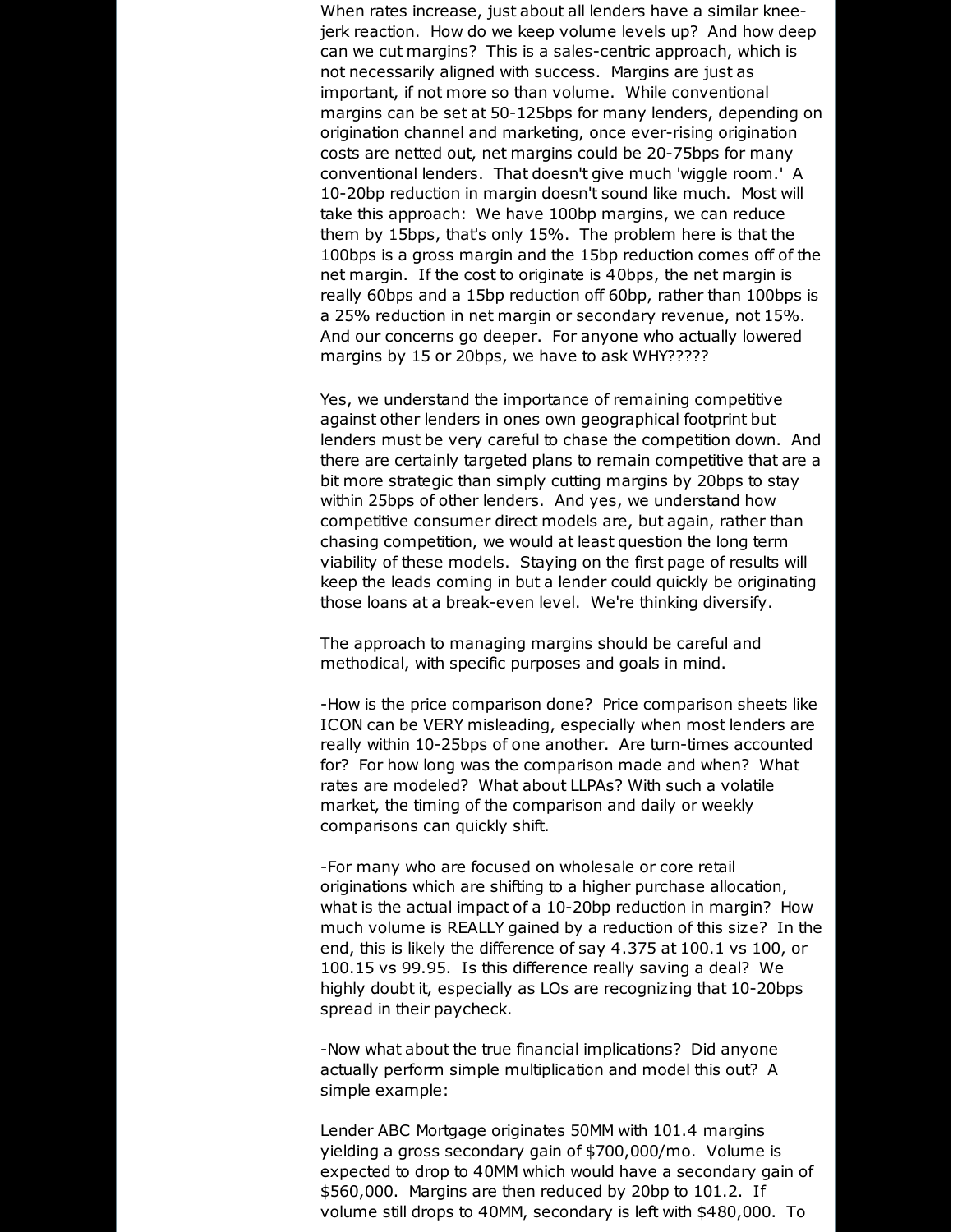break even with the 40MM and an average price of 101.4 model, the 101.2 levels must bring in over 46.5MM. So the general question is, will a 20bp reduction in margins / improvement to price, increase volume from 40MM to 46.5MM? We're not quite sure about that. And if target revenue is \$550,000-\$600,000, wouldn't most like to reach that level with having to originate fewer units and less infrastructure / overhead to support? Wouldn't most think that 30-50bps is necessary to really have an impact on volume as it would likely translate to .125% in rate? Let's not even think about how much additional volume would be needed to offset a margin cut that large.

-And now that rates dropped by .25-.375 within 24 hours last week how, if at all, have margins been recalibrated? And how many renegotiations are have been processed? How are they noted and accounted for in the LOS and hedging models? Does the renegotiation policy even make sense? Hint: We've seen dozens of policies that left us scratching our heads. Honestly, the true costs and allocations of such renegotiations are lost on most secondary managers.

Reducing margins is easy and can offer sales a shot of adrenaline but it also has a significant impact on net revenue that is rarely accounted for. Modeling out the actual dollar impact on net revenue would be shocking for most, particularly owners and CFOs. Oh, and a 10-20bp price improvement for sales is often forgotten about a week, or even 48 hours later. Now you've just set a new, lower baseline that will have a significant impact on net revenue and financials.

#### **Productive Personnel**

Volatility is rarely a positive in the mortgage industry. Sure, there's not much anyone can do to rates and only so much one can do to volume. But one thing that is under a lenders control, personnel. Hiring, then training, only to let them go?

Managing overhead to volume is never easy and the never ending question of how many units should a \_\_\_\_\_\_\_\_ fulfill each day or month has no simple answer. It cannot be answered blindly without seeing a lenders operation in action. A short, nonspecific answer could be **Business Model + Talent Level = Capacity.**

There are just too many variables in work force capacity and if anyone offers a blanket answer they are not being fair to you or your employees. The productivity per employee ratio depends on so many things that start with the origination process, responsibilities and technology. This week we will ask the questions that we normally evaluate when coming on site which can help formulate an educated response:

- What do your Loan Officers do? Yes, it sounds simple, but the answer varies greatly between lenders.
- Do you have Junior Loan Officers or Loan Officer Assistants?
- Do you have minimum standards to submit a file?
- Do you have business rules that enforce these standards at submission?
- Do you have an opening team that orders items e.g. title, payoffs, appraisals, VOMs, VORs, VOEs etc?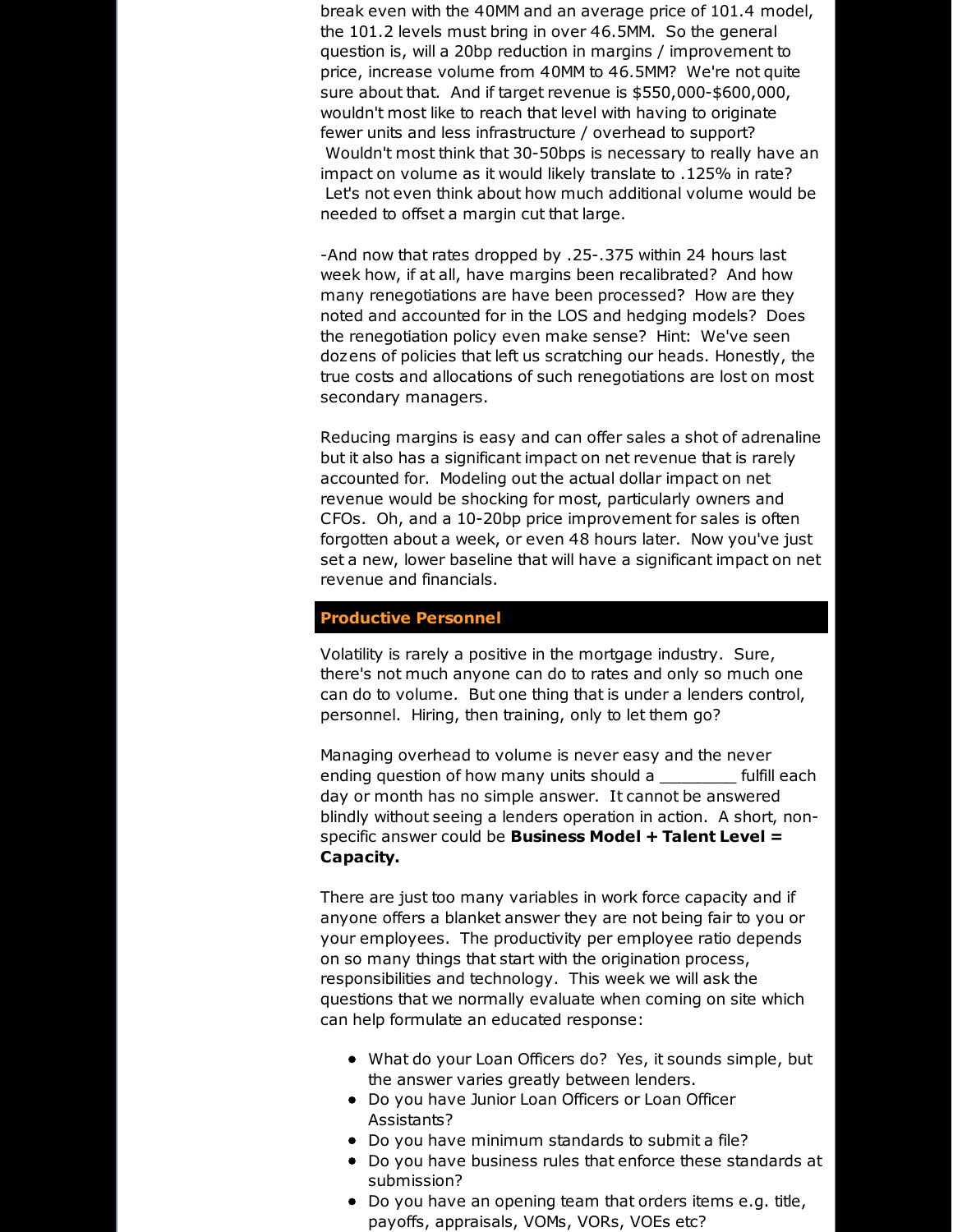- Do you have Processors or Junior Underwriters?
- Are you paperless?
- How do Underwriters underwrite their files? Do the physically write out their conditions and then enter into the LOS for the conditional approval?
- Do Underwriters spend twenty minutes getting the file into their own stacking order and then begin underwriting the file?
- Does Processing submit conditions as they are available or once all have been collected?
- Does Underwriting clear conditions at a specific time of the day, when Processors bring them files or when they can get to them?
- Do you have more than two underwriter "touches" on the majority of your files? Do you even monitor "touches"?
- Are approvals more than one page long?
- Do any conditional approvals have more than ten nonstandard conditions?
- Are your Loan Officers responsible for Change of Circumstance? Disclosures?
- Does Closing review the same items that Processing and Underwriting already did?
- Are you still seeing those items incorrect?
- Is a majority of your data not being transferred from your LOS to your closing document system?
- Do you have a tracking system for files that have been sent out and not received back from closing?
- How does Shipping prioritize their workflow?
- Does Shipping wait until the full file is received before scanning/uploading?
- Do Closers fund their own loans?

We can go on for hours with these questions. Our point is that if we asked twenty companies the same list of questions we would receive fifteen to twenty sets of answers, and that impacts the capacity model. A business model and individual responsibilities in how it is supported has the biggest effect on capacity.

Please do not make rash decisions on personal off of some calculation or competitors claim. Do not jump on a hiring binge when volume picks up and ultimately have a quick trigger on layoffs when volume slows. Understand your own model, its strong and weak points, and account for them in your capacity calculation. If you are still struggling, call us we can help you figure it out.

## **About Us:**

Matchbox is a collection of gritty industry veterans who decided to create a company aimed at helping mortgage companies ignite ideas that are outside the box to realize their true potential. We have years of real life, hands on experience in the business, and we want to offer our keen insight to others as they take on the challenges before them.

As individuals, we each contribute unique perspective and expertise. Collectively we provide a true roadmap to success, regardless of your current situation. Like any